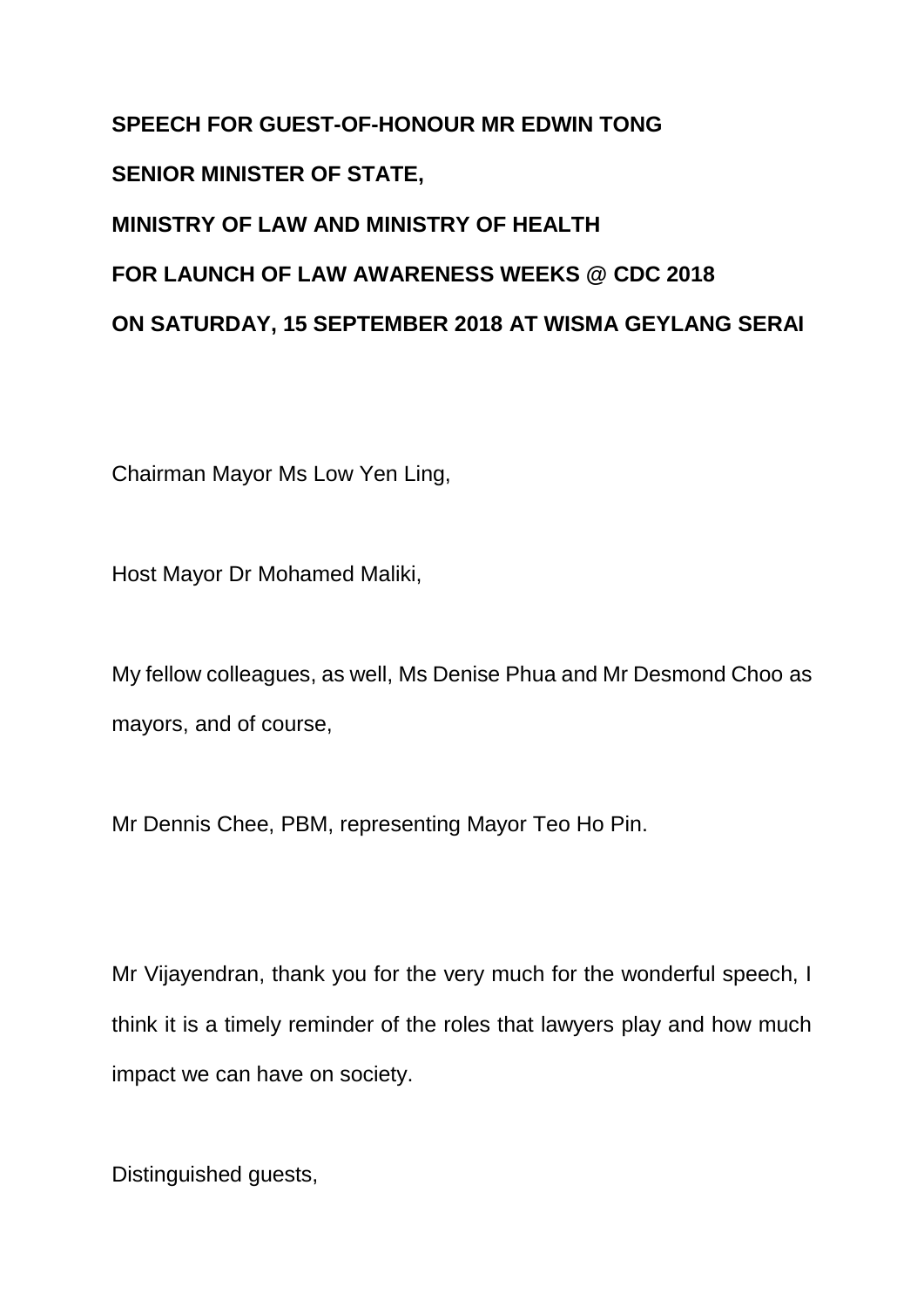Ladies and gentlemen,

Our students,

A very good afternoon to all of you.

1. Thank you very much for having me here today. It is a wonderful privilege, especially in my new appointment, to be here today because of the significance and impact that this event will have on our society.

2. The 5 CDCs and the Law Society Pro Bono Services have worked closely over the years and the programme has developed from one that lasts just an afternoon on a weekend, to one that travels across the island and lasts a good six weeks.

3. This is the way to bring our community closer to justice. The partnership that has been cultivated and developed over the years, seeks precisely to enhance access to justice, particularly to the less privileged members of our community.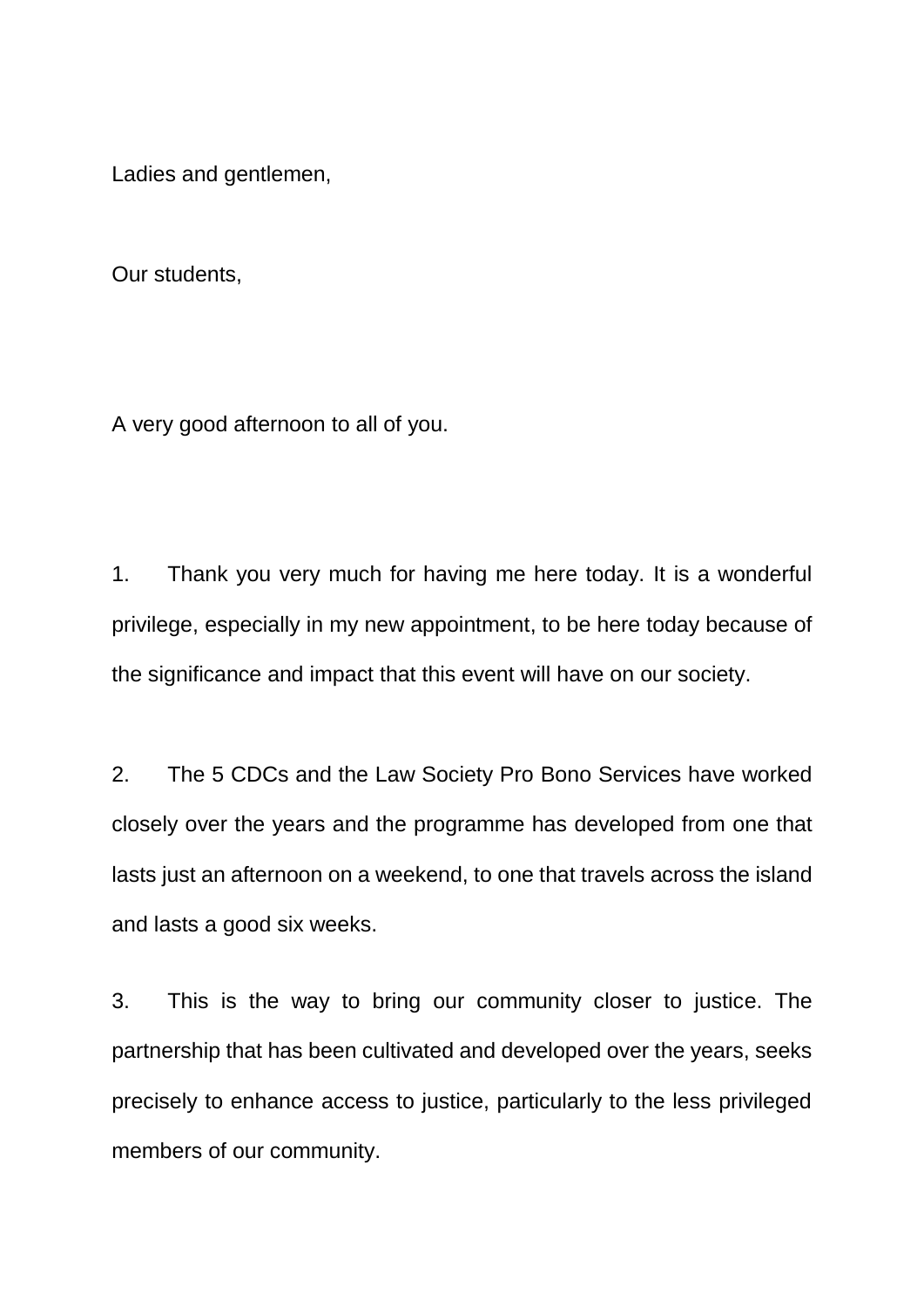4. I believe, as I think all of us as volunteers here believe, that one of the measures of how inclusive we are as a society is how accessible our justice system is.

5. Our principle, as a society, must be not to let someone suffer a wrong, or suffer a consequence, only because he or she is not able to afford legal services. And I think that is why we are all here today.

6. So I thank you very much for keeping the ethos alive and for driving this purpose in our community. The CDCs and Law Society provide these services at a widespread number of places, not only at the CDCs, but also the CCs and the RCs. And of course, once a year, at a standout event such as today's and over the next six weeks.

7. Since 2014, I'm told that more than 5,000 residents have benefitted from the law awareness talks across the island. More than 10,600 residents have received legal advice at the 5 CDC legal clinics. At these legal clinics, pro bono lawyers provide free legal advice to our residents, which lasts about 20 minutes on average.

8. From the Law Society's Pro Bono Services satisfactory surveys conducted between March and May this year, I am happy to say that 86%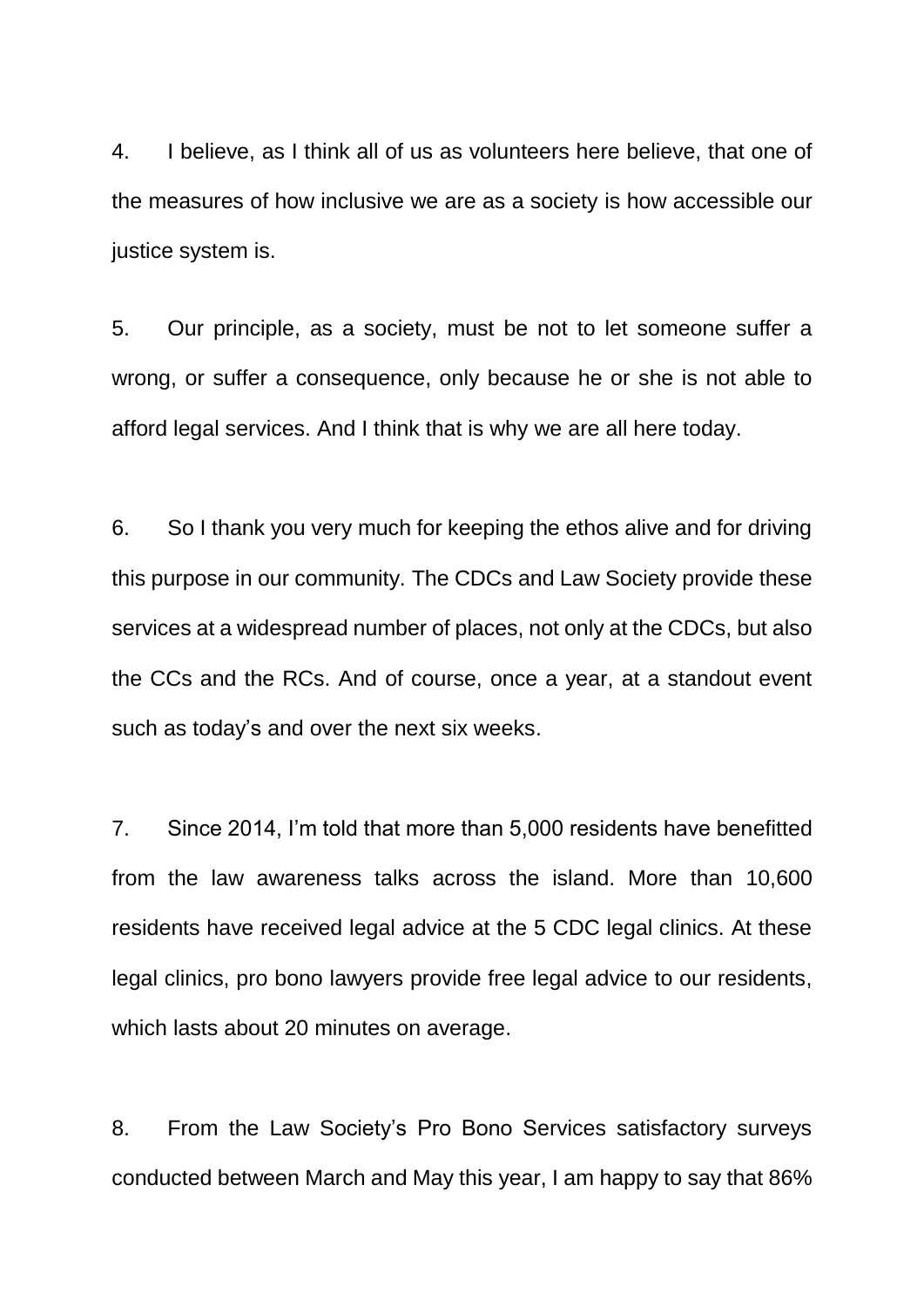of these were first time applicants. This means that, incrementally, over the years, many more people are touched by the services that the Law Society Pro Bono services and the CDCs offer.

9. The survey continues to tell us that 77% of those applicants said that they would adopt the course of action suggested to them by our pro bono service lawyers. Again, that is a measure of the value of the services and the value of the advice that has been given to these residents.

10. Other than legal services, the pro bono lawyers and student volunteers at the legal clinics also refer residents who need societal assistance to the CDCs. That is precisely the role that Gregory had envisioned earlier – lawyers as healers, playing a big part in ensuring that societal issues and differences, which may have a consequence in the law, but often, emanates from more fundamental and deep-seated problems, such as family conflicts, and societal issues.

11. And so, it is in that context, that lawyers play a significant role, in bridging the divide between what might start as a family difference, to one that has a legal consequence. And so, to take the example a bit further, if the lawyer is not there, to guide, not only in the law, but in what society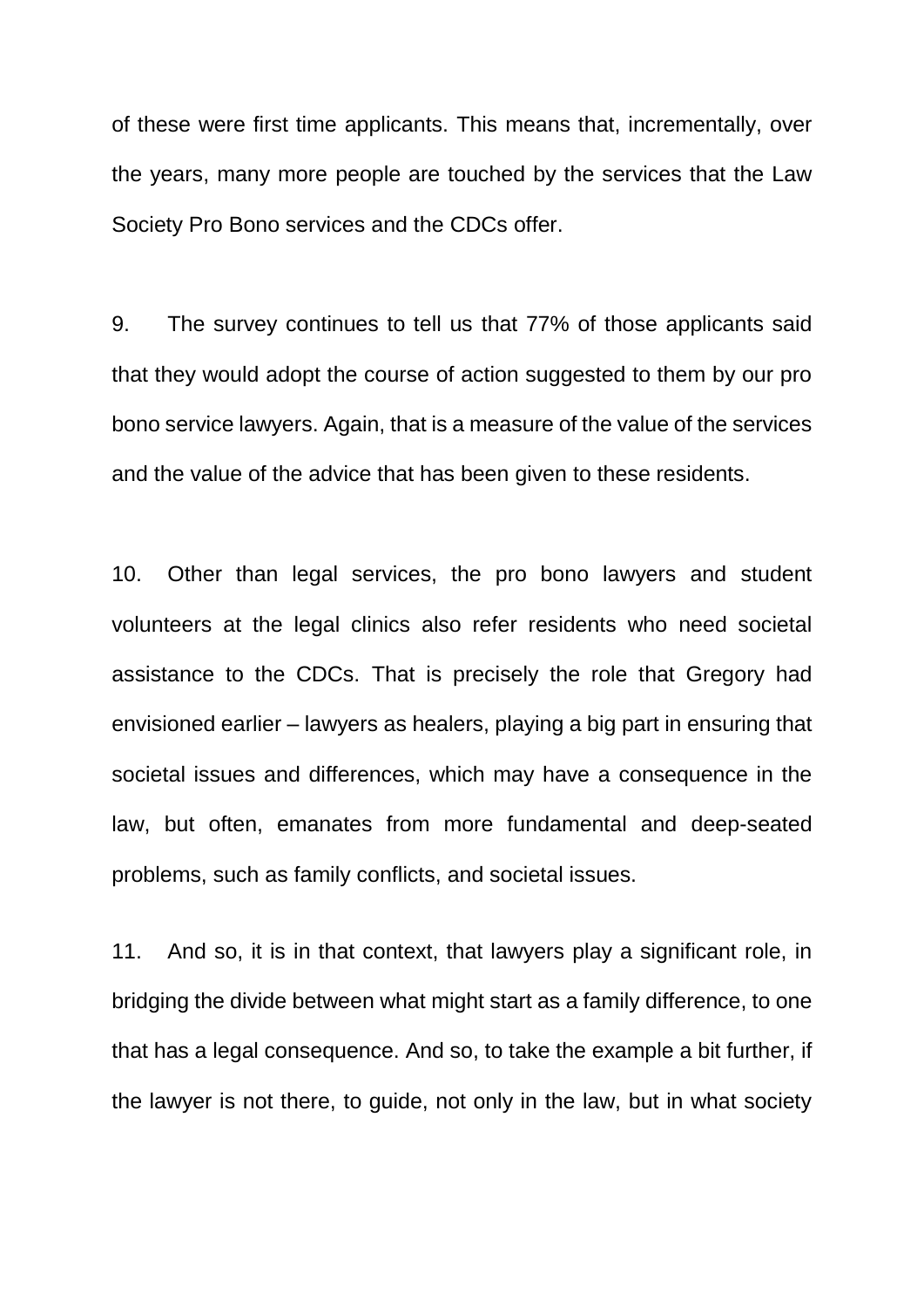needs, then sometimes, a family conflict can very quickly escalate to a serious legal conflict. And lawyers are here to prevent precisely that.

## **Law Awareness Weeks (LAWs)**

12. Over the years, LAWs @ CDC has been extended from one to six weeks, so that many more residents can benefit from this programme, from the different talks that have been held.

13. We have gone through some of the talks earlier this afternoon, and I can say that the level of participation is strong. The knowledge and knowhow of the lawyers speaking, have been very good as well.

14. So I thank very much those volunteers who step forward, and spend their weekends and their afternoons delivering these services across to our residents.

15. This year, for the first time, the talks have also been done in three different languages - in English, Mandarin and Malay.

16. And if you've paid attention to the skit earlier, you can see that sometimes, oftentimes, it is not in English that brings the message across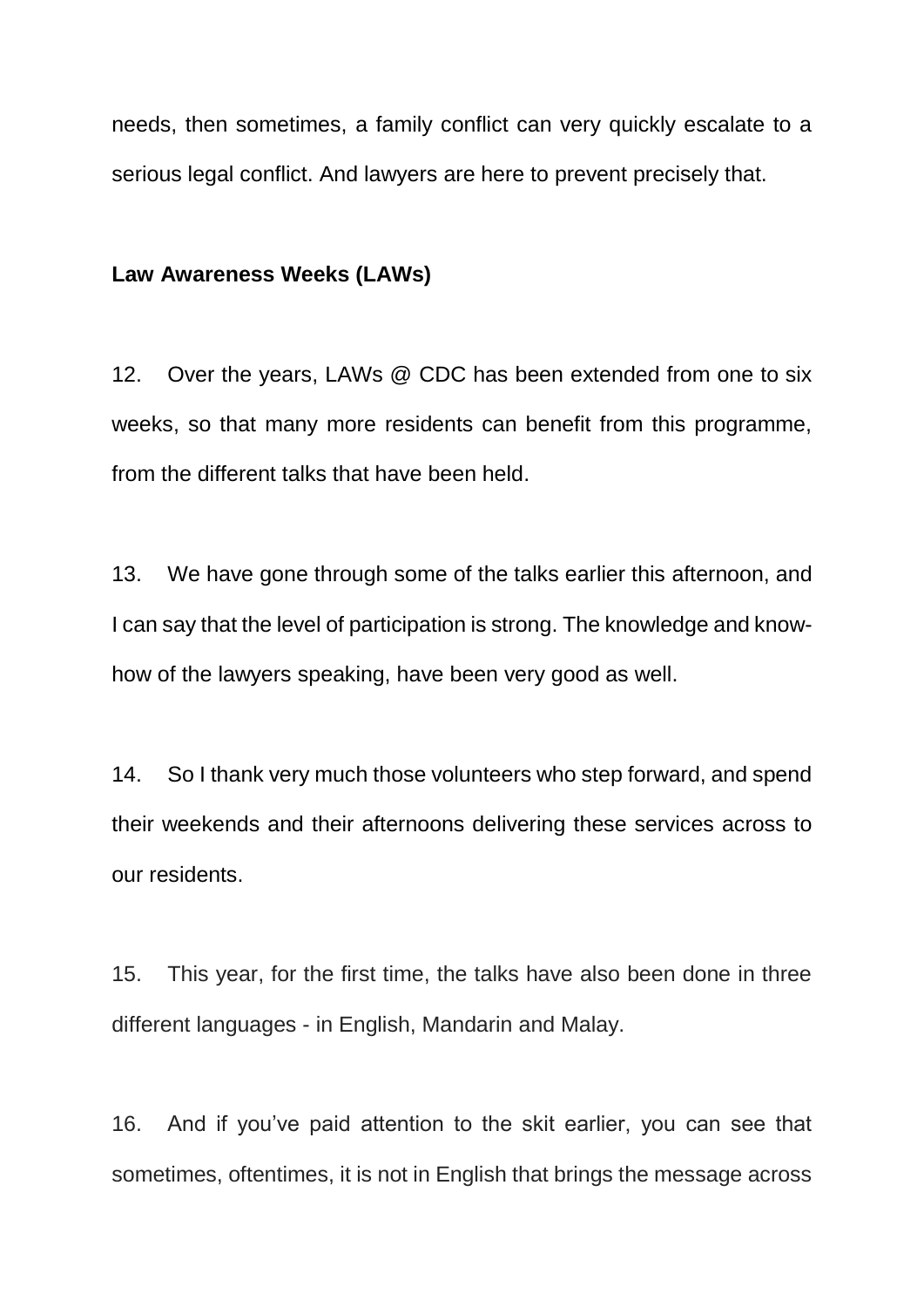so well, lawyers are more used to speaking in English, that's our usual language of conversation, but in bringing this down to the ground, down to our society, you do need to be conversant, in our less traditional languages as well, including as the skit showed us, a variety of dialects.

17. The focus for this year's LAWs @ CDC has been precisely on Family and Syariah law.

18. By educating the public on legal information and familiarizing them with some basic legal concepts, we hope that members of the public can learn the avenues which they can get legal advice, how they can seek legal advice and identify the legal issues early before the problem escalates and, particularly in the context of family proceedings, understand the impact of family proceedings on children and to protect the interests of the children as far as possible.

19. So for instance, the talk on family law will cover Personal Protection Orders and Domestic Exclusion Orders which occur in the context of family violence. There are also talks which give information on children, what and how children's interests can best be looked after when there is a family dispute.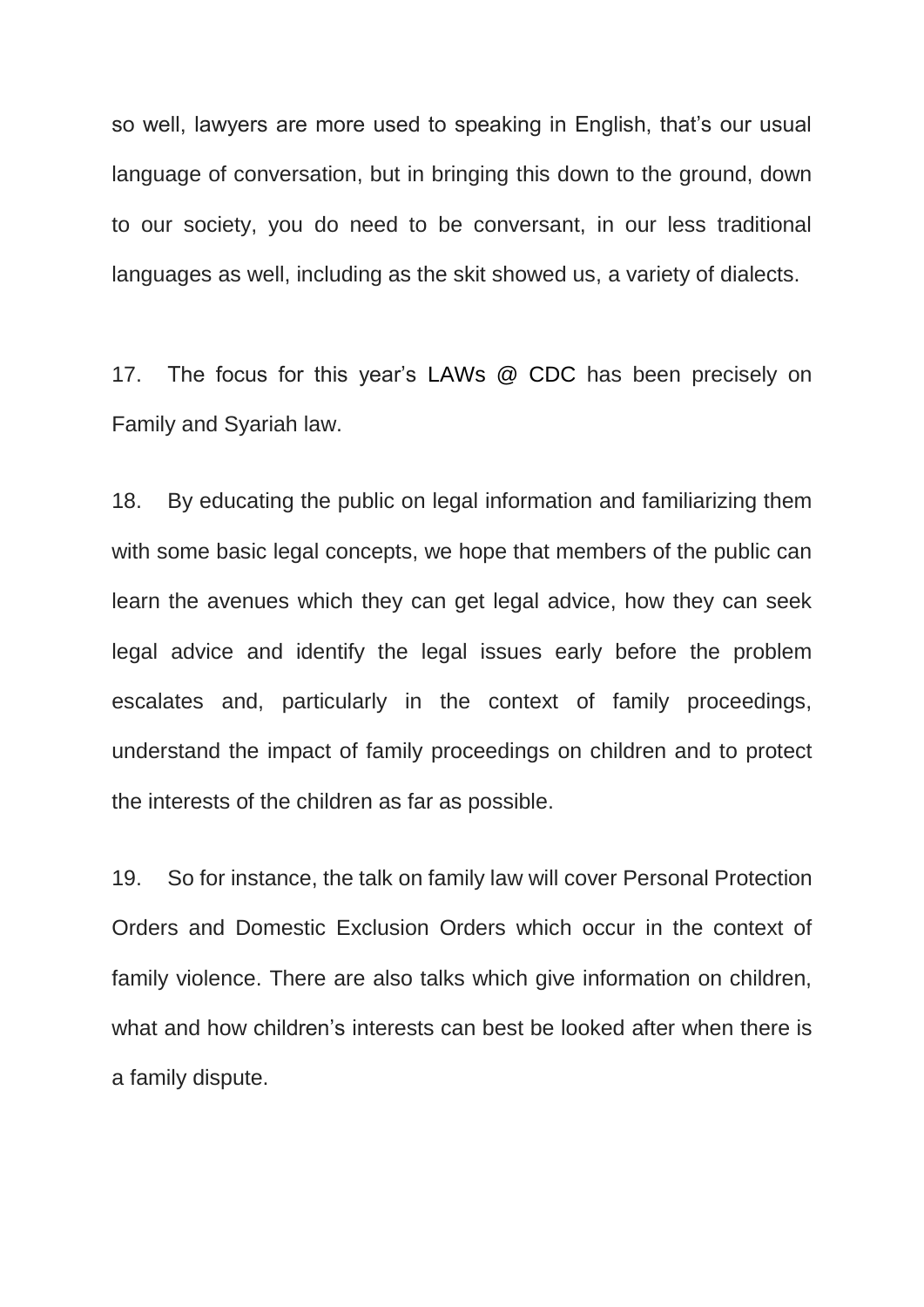## **Support of Pro Bono Lawyers and Student Volunteers**

20. The partnership between the CDCs and Law Society Pro Bono Services, working hand in hand, with the numerous pro bono lawyers and student volunteers, reaffirms our culture, our hopefully deep-seated and entrenched culture, of giving back to the community and promoting a caring and inclusive society

21. Over the years, some 2,100 lawyers from 159 law firms have provided legal services to the CDCs. I thank all of you, past and present, for this contribution. It is really wonderful to see so many lawyers stepping forward.

22. In the course of this afternoon, I also see many young faces. As Gregory mentioned, we start them early, when they are in law school, to inculcate in them, that being a lawyer is not about what you can do for yourself in the firm, but also what you can do for your society as an individual.

23. So with that, I want to share a quote with you. This is someone who said this many years ago. And he is David Kutik, who was at that time the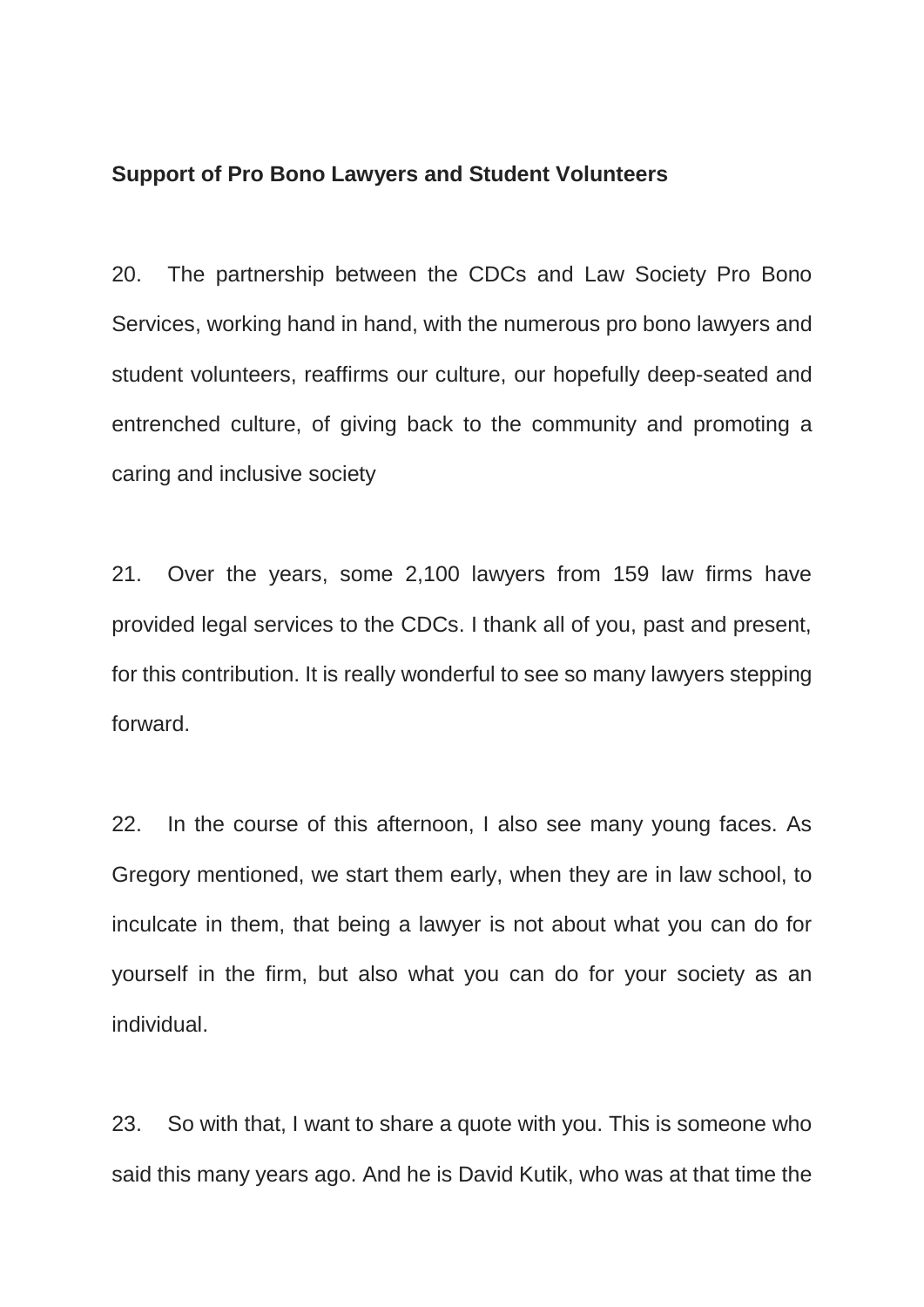president of the Cleveland Bar Association where he was talking about giving back and pro bono services. And he said this and I quote:

*David Kutik, Cleveland Bar Association*

*(Jones Day, specializing in complex commercial litigation)*

*"Doing pro bono connects us to people. We make the law and the justice system work for people who have nothing to give us but their gratitude. We empower them. We give them hope; we help them when they have nowhere else to turn. It makes us feel like a lawyer. It makes us feel that our training, our experiences, and our judgment can do some good. It makes us feel that we are better people. And indeed we are*."

24. So, this is to all of you, who have volunteered your services, young and old, past and present, students, practitioners, academics alike, all of you have played in any role, a part in our society in giving back on this Law Awareness Weeks, thank you very much.

I would like to thank:

- a. The Mayors,
- b. Their CDCs, and